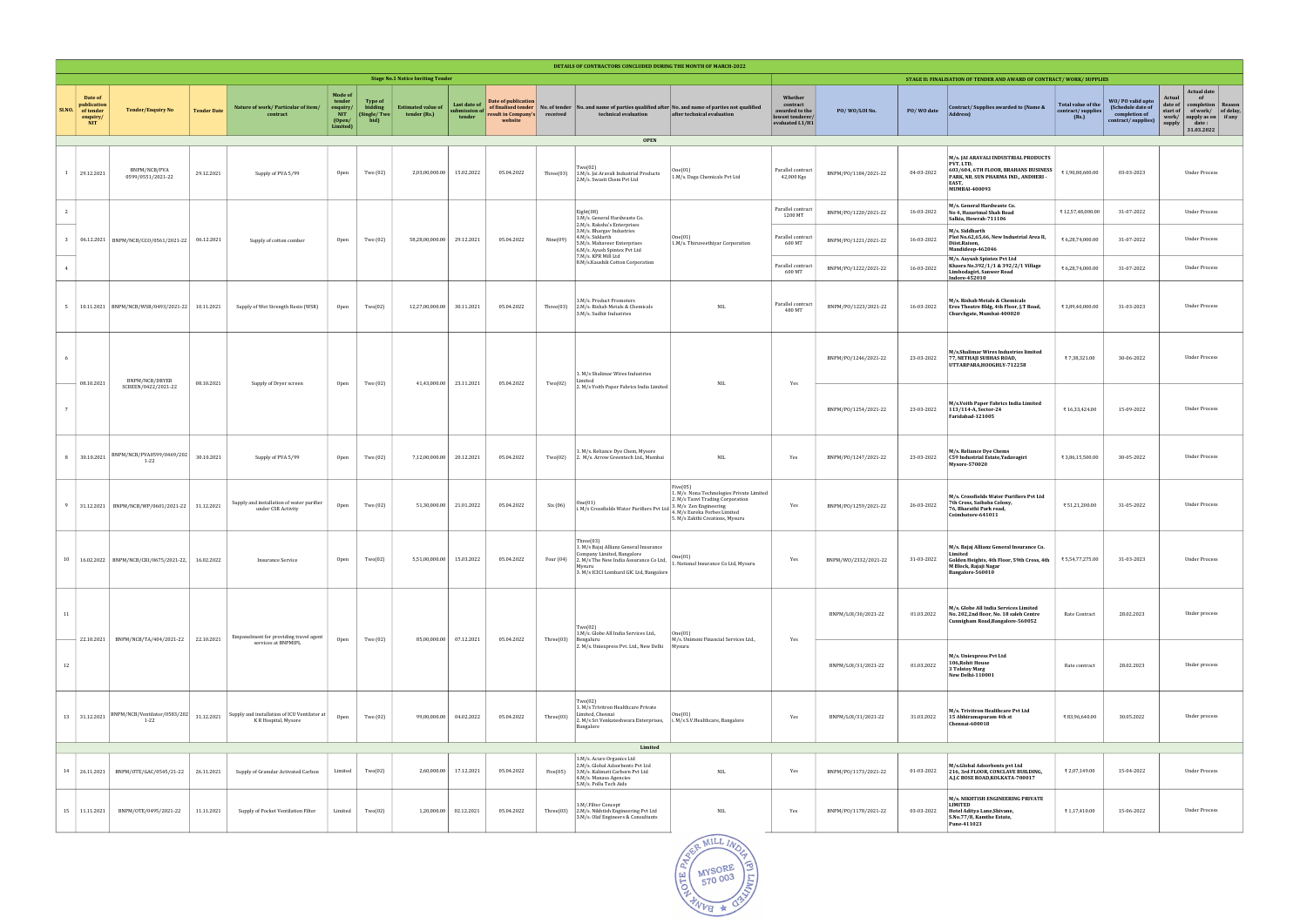| 16 |                |                                                              |            | Supply of Cartridge Filter and bag filter                                                                                            |         | Two(02)              | 3,60,000.00  |            | 05.04.2022 | Two(02)     | 1. M/s. Smridhi Manufacturing Company<br>Private Limited                                                                                                                                                    | NIL                                                                                  |     | BNPM/PO/1179/2021-22 | 03.03.2022 | M/s. Smridhi Manufacturing Company<br><b>Private Limited</b><br>Rai Industrial Area<br>Plot No.339, HSIIDC<br>Sonipat-131029 | ₹3,68,160.00   | 15-04-2022 | Completed            |
|----|----------------|--------------------------------------------------------------|------------|--------------------------------------------------------------------------------------------------------------------------------------|---------|----------------------|--------------|------------|------------|-------------|-------------------------------------------------------------------------------------------------------------------------------------------------------------------------------------------------------------|--------------------------------------------------------------------------------------|-----|----------------------|------------|------------------------------------------------------------------------------------------------------------------------------|----------------|------------|----------------------|
| 17 |                | 26.11.2021 BNPM/OTE/DFH/0537/2021-22, 26.11.2021             |            | IRC No.BNPM/IR/4004/2021-22, dated:<br>22.07.21                                                                                      | Limited |                      |              | 24.01.2022 |            |             | 2.M/s. Shivam Filters                                                                                                                                                                                       |                                                                                      | Yes | BNPM/PO/1182/2021-22 | 04-03-2022 | M/s.Smridhi Manufacturing Company<br><b>Private Limited</b><br>Rai Industrial Area<br>Plot No.339, HSIIDC, Sonipat-131029    | ₹1,67,265.00   | 30-06-2022 | <b>Under Process</b> |
|    |                | 18   29.11.2021   BNPM/LTE/APA/0547/2021-22   29.11.2021     |            | Supply of Anionic Polyacrylamide<br>(flocculant) for use in Paper DAF                                                                | Limited | Two(02)              | 22,30,000.00 | 23.12.2021 | 05.04.2022 | Two(02)     | 1. M/s. ION Exchange (India) Ltd.,<br>Hyderabad<br>2. M/s. Thermax Ltd., Chennai                                                                                                                            | <b>NIL</b>                                                                           | Yes | BNPM/PO/1181/2021-22 | 04-03-2022 | M/s. ION Exchange India Ltd<br>Plot No.134, 4Th Floor,<br>Rivera Apts, Dwarkapuri Colony,<br>Panjagutta,<br>Hyderabad-500082 | ₹ 20,79,750.00 | 03.03.2023 | Under Process        |
|    |                | 19 01.12.2021 BNPM/OTE/UPS/0541/2021-22 01.12.2021           |            | Supply of /Supply, installation and<br>commissioning of 10kVA UPS under CSR<br>AT H.D. KOTE, MYSURU & /SFM Batteries,<br>12V, 200 AH | Limited | Two(02)              | 4,50,000.00  | 04.01.2022 | 05.04.2022 | Four $(04)$ | 03(Three)<br>1. M/s RAMAN IT PRIVATE LIMITED<br>2. M/s INFONPOWER SYSTEMS PVT LTD<br>3. M/s AV DESIGNERS                                                                                                    | One(01)<br>i. M/s Binary Systems Pvt Ltd, Bangalore                                  | Yes | BNPM/PO/1190/2021-22 | 08-03-2022 | M/s.INFONPOWER SYSTEMS PVT.LTD.<br>7TH CROSS, CHAMARAJPET,<br>#99/2, 4TH MAIN ,Bangalore-560018                              | ₹3,79,433.00   | 15-04-2022 | Under Process        |
|    | 20  04.08.2021 | BNPM/OTE/SAFETY PPE'S<br>(ARC)/0325/2021-22                  | 04.08.2021 | Supply of Cut resistant safety hand glove<br>Ref IR: 4007/2021-22 dt 04.02.2022                                                      | Limited | Two(02)              | 14,75,000.00 | 07.09.2021 | 05.04.2022 | Three(03)   | Two(02)<br>1. M/s Arya Fire & Safety, Mangalore.<br>2. M/s Joseph Leslie & Co LLP, Mumbai.   1. M/s P S Enterprises, Bangalore.                                                                             | One(01)                                                                              | Yes | BNPM/PO/1196/2021-22 | 09-03-2022 | M/s. Arya Fire and Safety<br>,Max Plaza,Surathkal, Mangalore-575014                                                          | ₹4,56,750.00   | 31-03-2022 | <b>Under Process</b> |
| 21 |                | Purchased through GeM<br>GEM/2022/B/1877364 dated 21.01.2022 |            | Supply of HP Printer Cartridge                                                                                                       | Limited | Two(02)              | 3,80,000.00  | 08.02.2022 | 05.04.2022 | Two(02)     | 1. M/s. Lemark Computers, Bangalore<br>2. M/s. Ankita Electronics Pvt Ltd,<br>Bangalore                                                                                                                     | <b>NIL</b>                                                                           | Yes | BNPM/P0/1224/2021-22 | 15-03-2022 | M/s. Ankita Electronics Private Limited<br>No.7/4, Ankita House<br>Mount joy Road, Hanumanthanagar<br>Bangalore-560019       | ₹3,85,173.00   | 14-04-2022 | Under Process        |
|    | 22 09.12.2021  | BNPM/OTE/Chemical Spillage<br>Pallet/0562/2021-22            | 09.12.2021 | Supply of chemical spillage Pallet                                                                                                   | Limited | Two(02)              | 3,03,000.00  | 18.01.2022 | 05.04.2022 |             | 1.M/s. Nilkamal Ltd<br>Three(03) 2.M/s. Furus Packaging Pvt Ltd<br>3.M/s. Jointline Equipments                                                                                                              | <b>NIL</b>                                                                           | Yes | BNPM/P0/1236/2021-22 | 21-03-2022 | M/s. Nilkamal Limited<br>5th Cross, Malleshwaram,<br>No.201,2ndFloor Soundarya<br>Paramount, Bangalore-Bangalore             | ₹3,25,680.00   | 16-05-2022 | Under Process        |
|    | 23 17.11.2021  | BNPM/OTE/0490/2021-22,                                       | 17.11.2021 | Supply of Ball valves and elbow                                                                                                      | Limited | Two(02)              | 6,50,000.00  | 22.12.2021 | 05.04.2022 | Three(03)   | Two(02)<br>1.M/s. Antriksh Metal Corporation<br>2.M/s. Metallica Metal Corporation                                                                                                                          | One(01)<br>1.M/s. Isteel                                                             | Yes | BNPM/P0/1240/2021-22 | 22-03-2022 | M/s. Metallica Metal Corporation<br>#427 / K / Part 2, Hebbal Industrial<br>Area, Mysore-570016                              | ₹5,33,549.00   | 15-05-2022 | <b>Under Process</b> |
|    | 24 11.02.2022  | BNPM/OTE/REAM<br>LABEL/0672/2021-22                          | 11.02.2022 | Supply of Ream Label                                                                                                                 | Limited | Two (02)             | $\sim$       | 25.02.2022 | 05.04.2022 | Three(03)   | 1. M/s Lucky Packaging, Delhi.<br>2. M/s Trridev Labelss, Chennai.<br>3. M/s Indovative Products Inc, Nagpur.                                                                                               | <b>NIL</b>                                                                           | Yes | BNPM/P0/1258/2021-22 | 25-03-2022 | M/s.Lucky Packaging<br>Shahzada Bagh Industrial Area,<br>Delhi.-110 035.                                                     | ₹1,03,545.00   | 30-09-2022 | <b>Under Process</b> |
|    |                | 25   18.02.2022   BNPM/OTE/NAOCL/0682/2021-<br>22            | 18.02.2022 | Supply of Sodium Hypochloorite                                                                                                       |         | Limited   Two $(02)$ | 17,99,000.00 | 15.03.2022 | 05.04.2022 | Three(03)   | 1. M/s. PV HYPOCHLORITE, Chennai<br>2. M/s Ten Enterprises, Mumbai<br>3. M/s. Sri Sakthi Chemicals, Erode                                                                                                   | <b>NIL</b>                                                                           | Yes | BNPM/P0/1262/2021-22 | 28-03-2022 | M/s. P V Hypochlorite<br>No.97, Beverly G3, RC Prince Gardenia,<br>Perambur Redhills High Road,<br>Chennai-600099            | ₹14,04,200.00  | 31-03-2023 | Under Process        |
| 26 |                | Procured through GeM<br>GEM/2022/B/1881182 dated 21.01.2022  |            | Supply of Canon printer spares and toner                                                                                             | Limited | Two (02)             | 1,90,000.00  | 08.02.2022 | 05.04.2022 | Four $(04)$ | 1. M/s. Copier Techno Systems<br>2. M/s. Navaneet Systems<br>3. M/s. Compu Graphics Systems<br>4. M/s. Anugraha Agencies                                                                                    | <b>NIL</b>                                                                           | Yes | BNPM/PO/1271/2021-22 | 29-03-2022 | M/s.Anugraha Agencies<br>#442/3, 442/4, CH-22,<br>Chamaraja Double Road, Ramaswamy<br>Cricle, Mysore-570024                  | ₹2,01,484.00   | 28-04-2022 | Under Process        |
| 27 |                | Procured through GeM<br>GEM/2021/B/1794714 dated 27.12.2021  |            | Supply of 20 WATT LED SOALR STREET<br>LIGHT SSLORINT 20R                                                                             | Limited | Single(01)           | 2,58,000.00  | 20.01.2022 | 05.04.2022 | Three(03)   | 1. M/s Aasma Enterprises<br>2. M/s Navaid Energy Pvt. Ltd.<br>3. M/s Agrovision Green Energy Pvt. Ltd.                                                                                                      | <b>NIL</b>                                                                           | Yes | BNPM/P0/1276/2021-22 | 30-03-2022 | <b>M/s.AASMA ENTERPRISES</b><br>E116 NIRMAN NAGAR VISHWAS PATH,<br>AJMER ROAD BEHIND APPLE INN HOTEL,<br>JAIPUR-302019       | ₹1,38,000.00   | 15-04-2022 | Completed            |
|    | 28 04.01.2022  | BNPM/OTE/LABORATORY<br>ITEMS/0571/2021-22                    | 04.01.2022 | Supply of laboratory chemicals                                                                                                       | Limited | Two(02)              | 4,65,000.00  | 04.01.2022 | 05.04.2022 |             | Five (05)<br>1. M/s Ace Rasayan, Mysuru.<br>2. M/s Chetana Chemicals, Mysuru.<br>Seven (07) 3. M/s Manasa Agencies, Bangalore.<br>4. M/s Sheethal Products, Mysuru.<br>5. M/s Vensil Glassworks, Bangalore. | Twof02<br>1. M/s Mysuru Pure Chemicals, Mysuru.<br>2. M/s Sunbeam Glassworks, Surat. | Yes | BNPM/P0/1281/2021-22 | 29-03-2022 | M/s.Ace Rasayan<br>5th Main Road, Gandhi Nagar,<br><b>Bangalore-Bangalore</b>                                                | ₹ 2,62,657.00  | 15-06-2022 | Under Process        |
|    |                | 29   06.12.2021   BNPM/NCB/BPRL/0559/21-22   06.12.2021      |            | Supply of Battery Operated Pallet Truck /<br>Stacker for Baby Roll Lifting                                                           | Limited | Two(02)              | 30,00,000.00 | 01.02.2022 | 05.04.2022 | Two(02)     | 01 (One)<br>1. M/s. D V Enterprises, Bhopal                                                                                                                                                                 | 01 (One)<br>1. M/s. Baka Liftec India Pvt. Ltd.,<br>Bengaluru                        | Yes | BNPM/P0/1283/2021-22 | 30.03.2022 | M/s. D V Enterprises<br>ESW-756, Kotra Sultanabad,<br><b>Bhopal-462003</b>                                                   | ₹ 20,41,218.00 | 15-07-2022 | Under Process        |
| 30 |                | Procured through GeM<br>GEMC-511687796974691 dt. 13.12.2021  |            | Supply of Tractor, Model under CSR<br>Activity<br>(Direct Procurement)                                                               | Limited | Single(01)           | $\sim$       | 09.12.2021 | 05.04.2022 | One(01)     | M/s INDO FARM EQUIPMENT LTD                                                                                                                                                                                 | <b>NIL</b>                                                                           | Yes | BNPM/P0/1287/2021-22 | 31.03.2022 | M/s. INDO FARM EQUIPMENT LIMITED<br>EPIP, Phase-II, Baddi-173205                                                             | ₹5,90,000.00   | 15-04-2022 | Completed            |

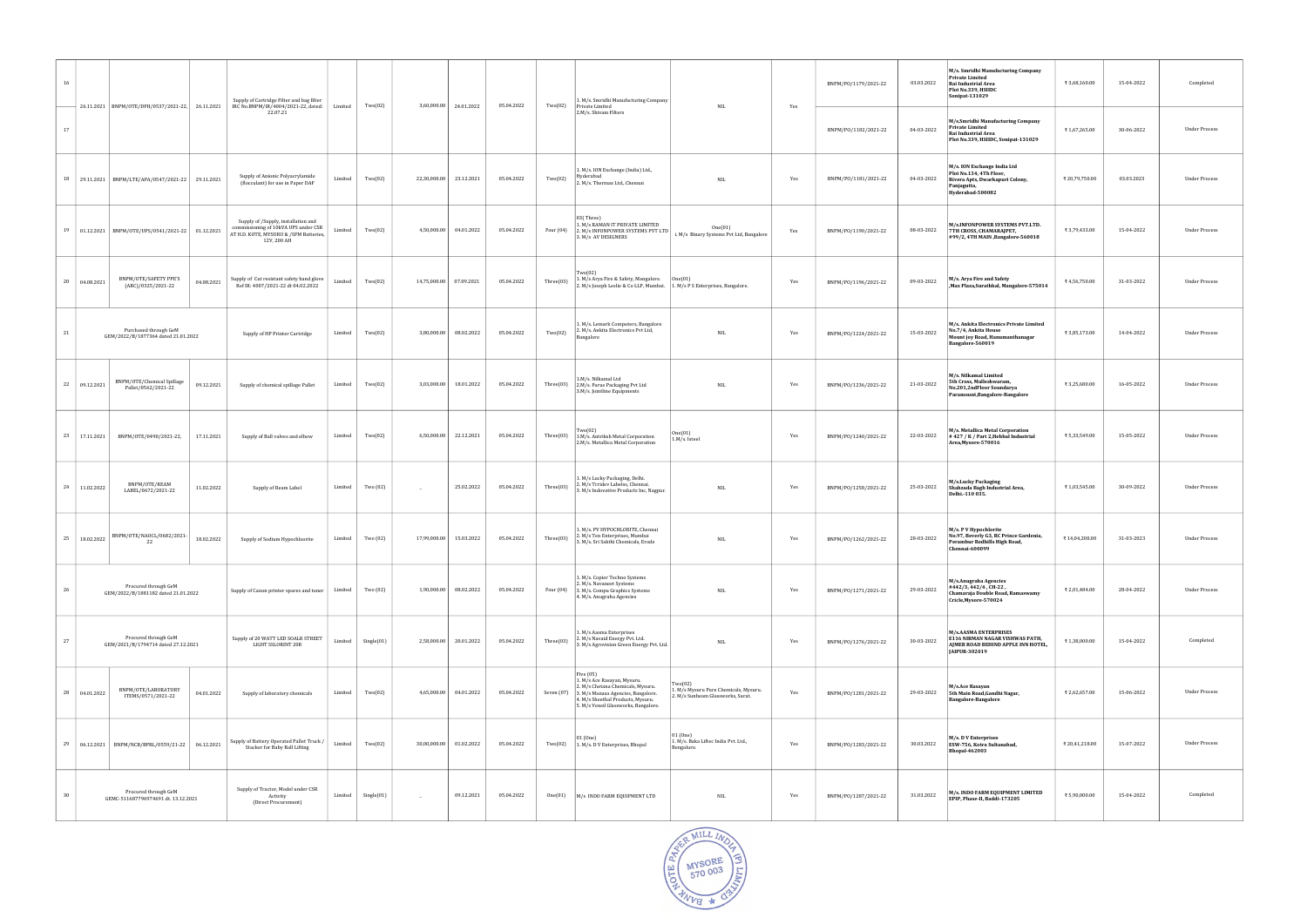| 31<br>19.10.2021                                  | BNPM/NCB/ASP/0456/21-22                                                                                      |  | 19.10.2021 | Supply of Angular Spectrophotometer for<br>Lah                                                                        | Limited        | Two (02) | 28,10,000.00   | 19.11.2021 | 05.04.2022 | Three(03)      | 02 (Two)<br>1. M/s Jay Instruments & Systems Pvt<br>Ltd, Mumbai.<br>2. M/s Ramp Impex Pvt Ltd, Delhi.                                                | One(01)<br>1. M/s Samriddhi International Inc,<br>Mumbai.                      | Yes                  | BNPM/P0/1288/2021-22 | 31-03-2022                                                                                                                          | M/s. Ramp Impex Pvt. Ltd.<br>Model Basti, Behind Filmistan Cinema,<br>No.18, Ground Floor New Colony,<br>New Delhi-110005                                    | ₹ 24,95,700.00 | 15-06-2022           | Under Process        |
|---------------------------------------------------|--------------------------------------------------------------------------------------------------------------|--|------------|-----------------------------------------------------------------------------------------------------------------------|----------------|----------|----------------|------------|------------|----------------|------------------------------------------------------------------------------------------------------------------------------------------------------|--------------------------------------------------------------------------------|----------------------|----------------------|-------------------------------------------------------------------------------------------------------------------------------------|--------------------------------------------------------------------------------------------------------------------------------------------------------------|----------------|----------------------|----------------------|
|                                                   | 32   11.01.2022   BNPM/OTE/DUTM/0615/21-22                                                                   |  | 11.01.2022 | Supply, Installation & Commissioning of<br>Digital Universal Testing Machine of 40<br>Ton Capacity under CRS Activity | Limited        | Two(02)  | 7,44,000.00    | 01.02.2022 | 05.04.2022 | Three(03)      | 1.M/s. Enkay Enterprises, New Delhi<br>2. M/s. Hydraulic & Engineering<br>Instruments, New Delhi<br>3. M/s. Sastha Scientific Agencies,<br>Bengaluru | $\rm NIL$                                                                      | Yes                  | BNPM/PO/1289/2021-22 | 31-03-2022                                                                                                                          | M/s.Enkay Enterprises<br>605, Padma Tower-II,<br>New Delhi-110008                                                                                            | ₹5,90,000.00   | 30-07-2022           | <b>Under Process</b> |
| 33 25.01.2022                                     | BNPM/OTE/MINIATURE/642/20<br>21-22                                                                           |  | 25.01.2022 | Architectural Miniature Model of Bank<br>Note Paper Mill, Mysore                                                      | Limited        | Two(02)  | 11,38,700.00   | 15.02.2022 | 05.04.2022 | Three(03)      | Two(02)<br>1. M/s Precise Engineering Model Pvt.<br>Ltd, Bangalore &<br>2. M/s V M Creators, Bangalore.                                              | One(01)<br>I. M/s Nitin G Kher, Pune.                                          | Yes                  | BNPM/W0/2330/2021-22 | 31-03-2022                                                                                                                          | <b>M/s. V M CREATORS</b><br>7th Block, Nagarbhavi 2nd Stage, Outer<br>Ring Road, #4, Near Vijay Netralaya,<br>Service Road, Bangalore-560072                 | ₹8,61,400.00   | 31-05-2022           | <b>Under Process</b> |
| 34                                                | 26.11.2021   BNPM/OTE/ARS/0546/2021-22   26.11.2021                                                          |  |            | Annual Maintenance Contract (AMC) for<br>Motorized and No-Motorized Rolling<br>shutters installed at BNPM, Mysore     | Limited        | Two(02)  | 2,13,000.00    | 31.12.2021 | 05.04.2022 | Two(02)        | One(01)<br>1.M/s. DSK Industries                                                                                                                     | One(01)<br>1.M/s. Sri Sai Automation                                           | Yes                  | BNPM/L0I/29/2021-22  | 01.03.2022                                                                                                                          | M/s. DSK Industries<br>#219,1st floor, 6th cross<br>2nd stage Bogadi North<br><b>Mysore-570006</b>                                                           | ₹ 2,28,330.00  | 01.03.2023           | Under Process        |
| 35 31.08.2021                                     | BNPM/OTE/Battery<br>Charger/0394/2021-22                                                                     |  | 31.08.2021 | Supply of Dual float cum Boost Battery<br>Charger (Capital Item)                                                      | Limited        | Two(02)  | 5,23,000.00    | 05.10.2021 | 05.04.2022 | Three(03)      | One(01)<br>1.M/s. Mass Tech Controls Pvt Ltd                                                                                                         | Two(02)<br>1.M/s. Chhabi Electricals Pvt Ltd<br>2.M/s. Sumukha Power Solutions | Yes                  | BNPM/L0I/32/2021-22  | 25.03.2022                                                                                                                          | M/s. Mass Tech Controls Pvt Ltd<br>2/7 Meghal Industrial Estate<br>Devidayal Road, Mulund, West,<br>Mumbai-400080                                            | ₹5,49,880.00   | 23.06.2022           | <b>Under Process</b> |
|                                                   |                                                                                                              |  |            |                                                                                                                       |                |          |                |            |            |                | <b>PROPRIETARY ITEM</b>                                                                                                                              |                                                                                |                      |                      |                                                                                                                                     |                                                                                                                                                              |                |                      |                      |
| 36                                                | Proprietary item M/s. 3 M Electro & Communication India Pvt Ltd<br>Authorised Dealer M/s. Aditya Enterprises |  |            | Supply of 3M Vinyl Tape & Primer Half<br>Liter Can                                                                    |                |          | Not Applicable |            | 05.04.2022 |                |                                                                                                                                                      | Not Applicable                                                                 |                      | BNPM/PO/1176/2021-22 | 03-03-2022                                                                                                                          | M/s.Aditya Enterprises<br>WOC Road, Manjunatha Nagar, 1st Phase,<br>3rd Phase, Rajajinagar, Bangalore-560079                                                 | ₹4,80,685.00   | 31-08-2022           | Under Process        |
| 37                                                | Proprietary item M/s. Bosch Rexroth<br>Authorised Dealer M/s. B.K. Auto Centre                               |  |            | Supply of Proportional Pressure Reducing<br>Valve                                                                     | Not Applicable |          |                |            | 05.04.2022 |                | Not Applicable                                                                                                                                       |                                                                                | BNPM/PO/1180/2021-22 | 03-03-2022           | M/s.B.K. AUTO CENTRE<br>2/F, #338 BTM Layout, 6th Stage,<br>Arekere, Bangalore-560076                                               | ₹8,21,280.00                                                                                                                                                 | 16.08.2022     | <b>Under Process</b> |                      |
| 38                                                | Proprietary item M/s. Elof Hansson International AB                                                          |  |            | Supply of spares parts of Laboratory<br>Instruments                                                                   | Not Applicable |          |                |            | 05.04.2022 |                | Not Applicable                                                                                                                                       |                                                                                | BNPM/PO/1186/2021-22 | 07-03-2022           | M/s.Elof Hansson Internation AB<br>17, 413 80 Första Långgatan<br>Göteborg, Sweden                                                  | EUR 17,000.00                                                                                                                                                | 15-08-2022     | <b>Under Process</b> |                      |
| 39<br>Proprietary item M/s. Esaote India (NS) Ltd |                                                                                                              |  |            | Supply oif Ultrasound sytem under CSR<br>Not Applicable<br>Activity TO People for Animal                              |                |          |                |            | 05.04.2022 |                |                                                                                                                                                      | Not Applicable                                                                 |                      | BNPM/PO/1205/2021-22 | 14.03.2022                                                                                                                          | M/s. Esaote India (NS) Ltd<br>C-1, Sneha Enclave, Main Road, Srinagar<br>Colony<br><b>Yellareddy Guda</b><br>Hyderabad-500073                                | ₹15,00,000.00  | 15-06-2022           | Under Process        |
| 40                                                | Proprietary Item M/s. ABB India Limited                                                                      |  |            | Not Applicable<br>Supply of LCL Capacitor                                                                             |                |          |                |            | 05.04.2022 |                |                                                                                                                                                      | Not Applicable                                                                 |                      | BNPM/PO/1228/2021-22 | 17.03.2022                                                                                                                          | M/s. ABB India Ltd.<br>Plot no 5&6, Peenya Industrial Area, 2nd<br>Stage<br>Bangalore-560058                                                                 | ₹17,78,659.00  | 31-12-2022           | <b>Under Process</b> |
| 41                                                | Proprietary Item M/s. HEIDELBERG PROMINENT FLUID<br>CONTROLS INDIA PRIVATE LIMITED                           |  |            | Supply of Prominent Chemical Pump liquid<br>Not Applicable<br>end, Pump Discharge and Chemical pump<br>suction        |                |          |                | 05.04.2022 |            |                | Not Applicable                                                                                                                                       |                                                                                |                      |                      | 17-03-2022                                                                                                                          | M/s. Heidelberg ProMinent Fluid Controls<br>India Pvt Ltd<br>#2/2, MES Road, Yeshwanthapur<br>Bengaluru-560022                                               | ₹1,63,527.00   | 31-05-2022           | <b>Under Process</b> |
| 42                                                | Proprietary Item M/s. Clextral SAS                                                                           |  |            | Supply of BVIS 1 & 2 Screw elements and<br>Not Applicable<br>tiles                                                    |                |          |                |            | 05.04.2022 | Not Applicable |                                                                                                                                                      |                                                                                |                      | BNPM/PO/1253/2021-22 | 21-03-2022                                                                                                                          | M/s. Clextral SAS<br>1 RUE DU COLONEL RIEZ,<br>42700 FIRMINY<br>France                                                                                       | EUR 228,308.60 | 15-11-2022           | Under Process        |
| 43                                                | Proprietary Item M/s. KSB Pumps India<br>Authorised Dealer M/s. Shriraj Engineers Pvt. Ltd.                  |  |            | Not Applicable<br>Supply of Monobloc Submersible pump                                                                 |                |          |                |            | 05.04.2022 |                | Not Applicable                                                                                                                                       |                                                                                |                      | BNPM/PO/1255/2021-22 | 25-03-2022                                                                                                                          | <b>M/s. SHRIRAJ ENGINEERS</b><br>133, Kartik Nilaya<br>Bangalore-560079                                                                                      | ₹1,37,370.00   | 30-04-2022           | Completed            |
| 44                                                | Proprietary Item M/s. Erhardt + Leimer India Pvt Ltd                                                         |  |            | Upgradation of web Guiding system in<br>sheeters                                                                      | Not Applicable |          |                |            | 05.04.2022 |                |                                                                                                                                                      | Not Applicable                                                                 |                      | BNPM/PO/1277/2021-22 | 30-03-2022                                                                                                                          | M/s.Erhardt + Leimer India Pvt Ltd<br>Survey No. 252/1, 252/2, Nr. Arvee Denim,<br>Sarkhej - Bavla Highway Village: Sari, Tal.<br>Sanand<br>Ahmedabad-382220 | ₹ 64,60,631.00 | 30.09.2022           | Under Process        |
| OEM<br>45                                         |                                                                                                              |  |            | Repair of B & R make HMI & E +L make<br>Not Applicable<br>camera                                                      |                |          |                |            | 05.04.2022 |                | Not Applicable                                                                                                                                       |                                                                                | BNPM/W0/2300/2021-22 | 04-03-2022           | M/s. Advanced Micro Services Pvt. Ltd.<br># C12,C Block, 1St Floor, Brigade MM<br>Jayanagar 7th Block, K R Road<br>Bangalore-560082 | ₹1,08,855.00                                                                                                                                                 | 30-04-2022     | <b>Under Process</b> |                      |
| 46                                                | OEM                                                                                                          |  |            | AMC of water Purifier                                                                                                 |                |          | Not Applicable |            | 05.04.2022 |                |                                                                                                                                                      | Not Applicable                                                                 |                      | BNPM/W0/2309/2021-22 | 17-03-2022                                                                                                                          | M/s.Eureka Forbes Limited-Mysore<br><b>Mysore-570023</b>                                                                                                     | ₹1,00,000.00   | 16-03-2023           | Under Process        |